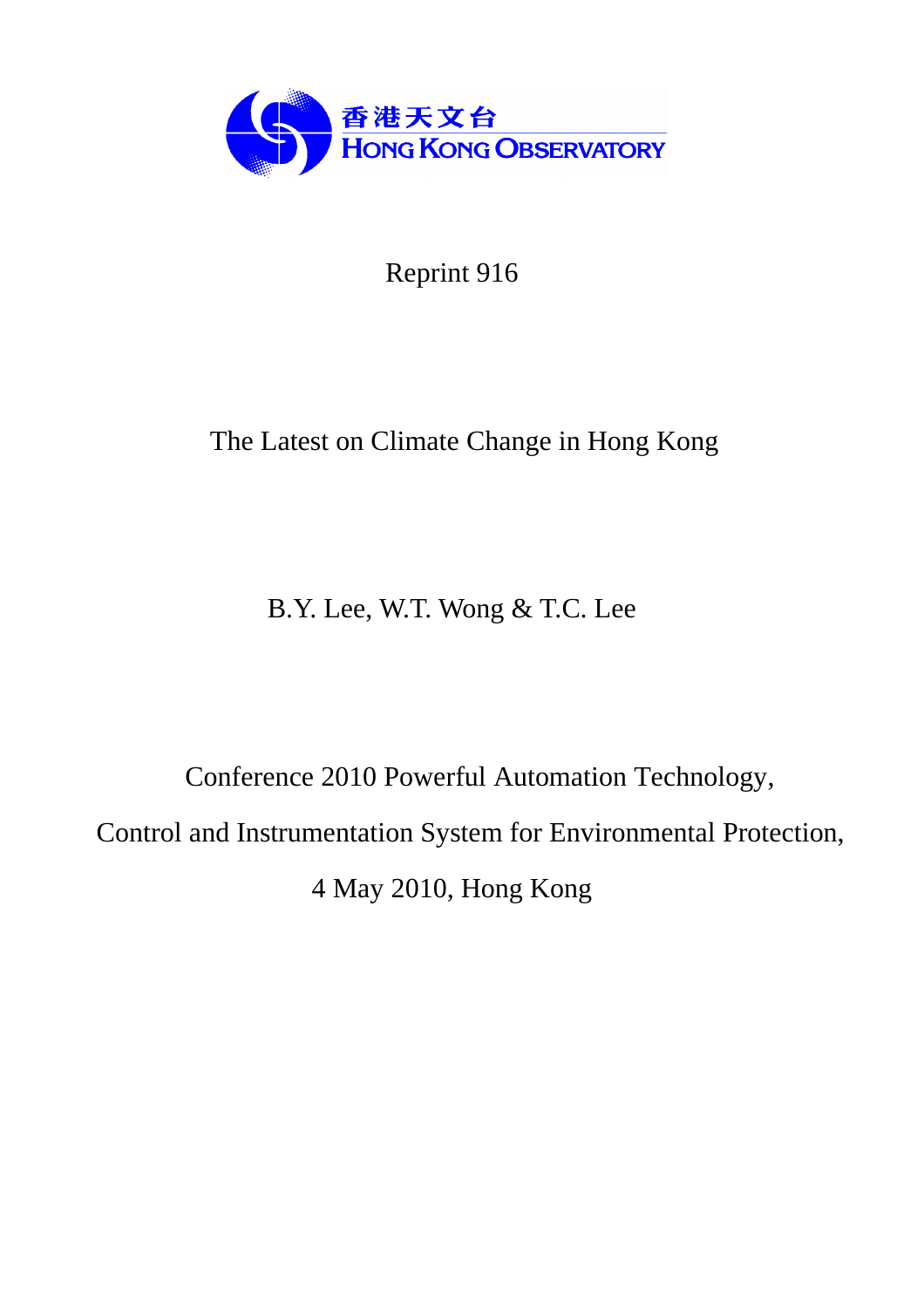### **The Latest on Climate Change in Hong Kong**

B Y Lee, W T Wong and T C Lee Hong Kong Observatory

#### **Abstract**

 The Hong Kong Observatory has been conducting meteorological observations in Hong Kong for over 120 years. The meteorological data collected over the years serve as an important basis for monitoring the climate change in Hong Kong. Against the background of global warming and urbanization, significant changes in the climate in Hong Kong have been observed, including increased temperature, enhanced rainfall and raised sea level. Studies of past occurrences of extreme temperature and rainfall in Hong Kong revealed that cold episodes are becoming rarer while very hot days and heavy rain events have become more frequent. Looking into the future, Hong Kong can expect even warmer weather, more variable rainfall, and a sea level that keeps rising. In this report, we shall take a look at the latest on the climate changes in Hong Kong and some of their implications to us.

#### **1 Introduction**

In recent years, climate change has become a hot topic of discussion globally. In 2007, the Fourth Assessment Report (AR4) of the United Nations Intergovernmental Panel on Climate Change (IPCC) concluded that warming of the climate system is unequivocal and most of the observed increase in globally-averaged temperatures since the mid-20th century is very likely (> 90% certain) due to the observed increase in man-made greenhouse-gas (GHG) concentrations (IPCC, 2007a).

In Hong Kong, since its establishment in 1883, the Hong Kong Observatory (HKO) has been monitoring various weather elements in Hong Kong, including air temperature and rainfall. In respect of monitoring of the sea level, measurements were made by tide gauges installed in Hong Kong since the 1950s. The meteorological and sea-level data collected over the years serve as a basis for studying the climate change in Hong Kong.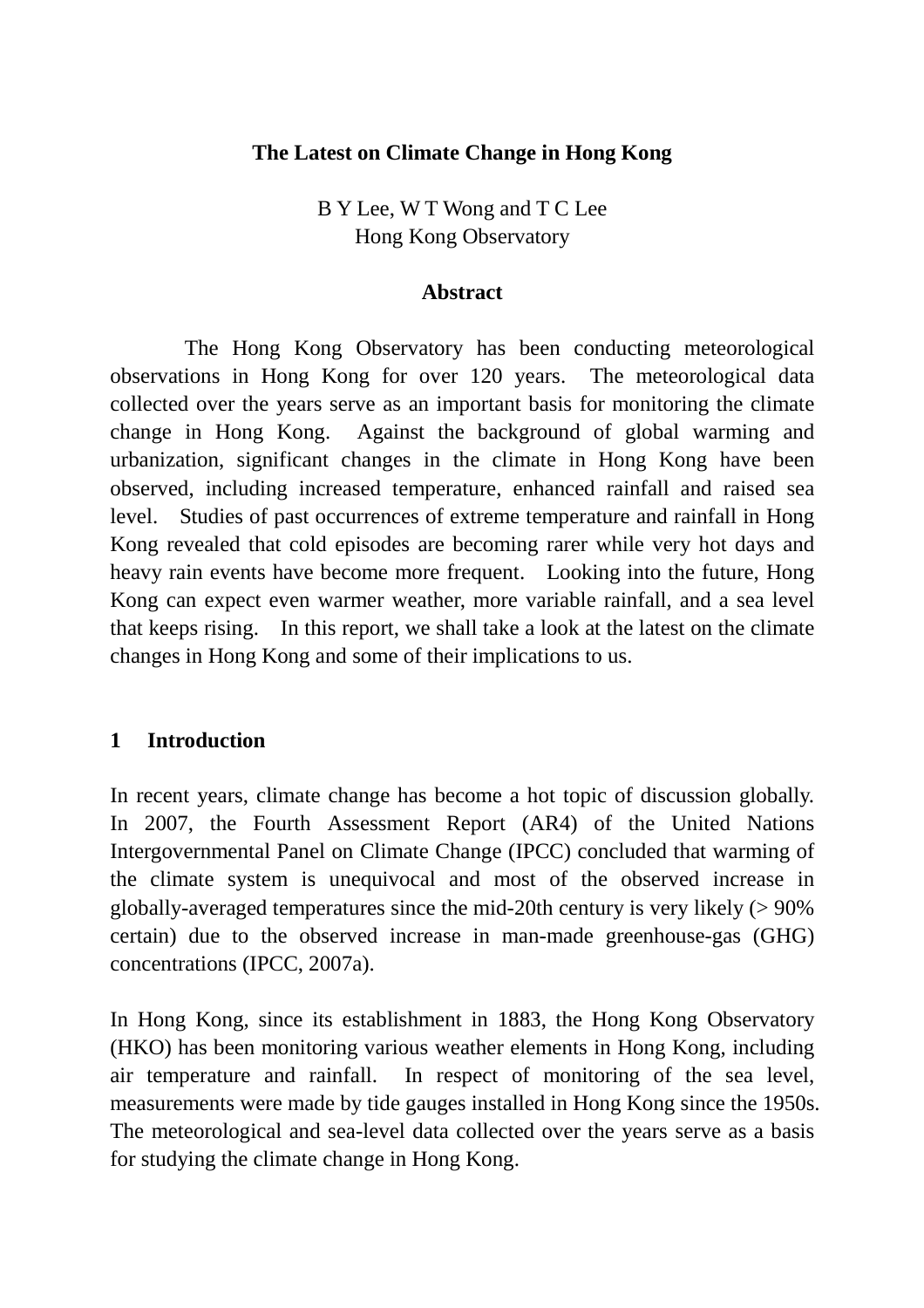HKO has also conducted studies on the possible future trends of temperature and rainfall in Hong Kong and made projections up to the end of the 21st century based on the latest available IPCC assessments of global climate change. The results of the temperature and rainfall projections for Hong Kong in the 21st century offer the scientific basis for further studies on the subject, particularly on the assessment of Hong Kong's vulnerability, and adaptation and mitigation measures in connection with climate change.

In this paper, the latest on the climate changes in respect of temperature, rainfall and sea level in Hong Kong and their possible future trends will be reported. Moreover, some of their implications to Hong Kong will be briefly discussed.

# **2 Temperature**

At the Hong Kong Observatory Headquarters, temperature readings are available since 1885, except for a break from 1940 to 1946 because of the World War II. Analysis of the annual mean temperature data showed that there was an average rise of 0.12°C per decade from 1885 to 2009 (Figure 1). Also, the increase in average temperature has been found to be accelerating since the latter half of the 20th century. As the Observatory is situated at the heart of Kowloon where development has been very active over the past fifty years, the temperature increase can be attributed to both global warming and local urbanization (Leung *et al.*, 2004; Lee *et al.*, 2006; Wu *et al.*, 2008).

Based on the global projections of the IPCC's AR4, Leung *et al.* (2007) conducted a study on the projections for the temperature in Hong Kong in the 21st century. The results depict a significantly warmer climate in Hong Kong in the 21st century with a range of temperature rises depending on the future greenhouse gas emission scenarios and urbanization level (Leung *et al.*, 2007). Against the 1980-1999 average of  $23.1^{\circ}$ C, the annual mean temperature in Hong Kong in the decade 2090-2099 is expected to rise by about  $4.8^{\circ}$ C with a range of 3.0 and  $6.8^{\circ}$ C for the low and high end respectively.

Such an increase should not be dismissed, if we consider the knock-on effects of global warming, which include those on ecology, communicable and vector borne diseases (Chan *et al.* 2009), thermal stress (Leung *et al.* 2008), further use of energy for space cooling, and stress on crops and farming because of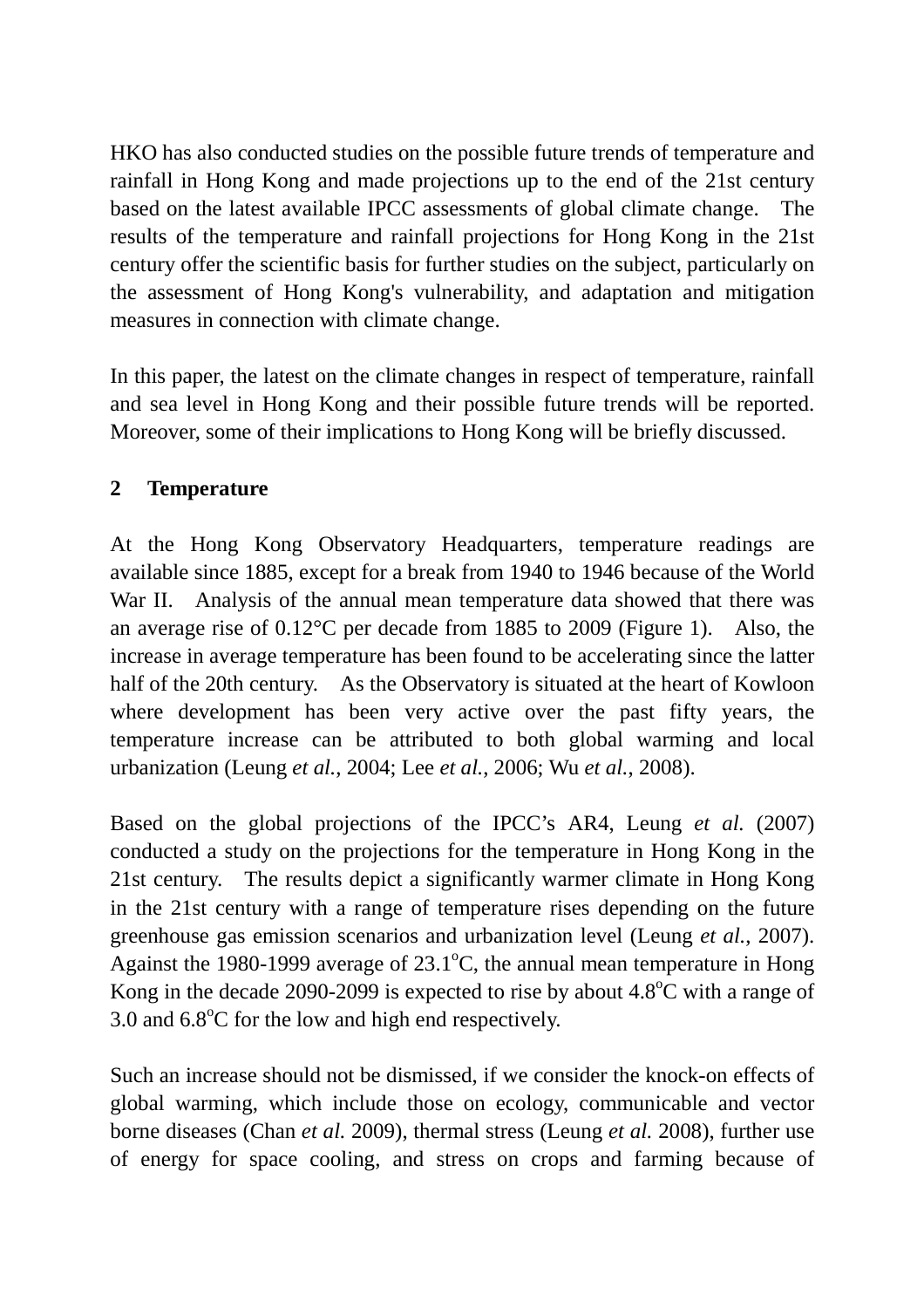

warming on the global scale (IPCC, 2007b).

Figure 1 Annual mean temperature recorded at the Hong Kong Observatory Headquarters (1885-2009). Data are not available from 1940 to 1946 because of the World War II.

#### **3 Rainfall**

The annual rainfall recorded at the Hong Kong Observatory from 1884 to 2009 also showed a long term increasing trend, at a rate of about 25 mm per decade (Figure 2).

In respect of rainfall projection for Hong Kong based on results of IPCC AR4, the average annual rainfall is expected to increase by about 11% by the end of this century (Figure 3, Lee *et al.*, 2009). However, the projection also shows a decrease of up to 5% over the next few decades, till 2040s. This may, to a certain extent, reflect a possible decadal change in the rainfall of Hong Kong. The latter is consistent with the past trend and has generally been captured by some of the model projections.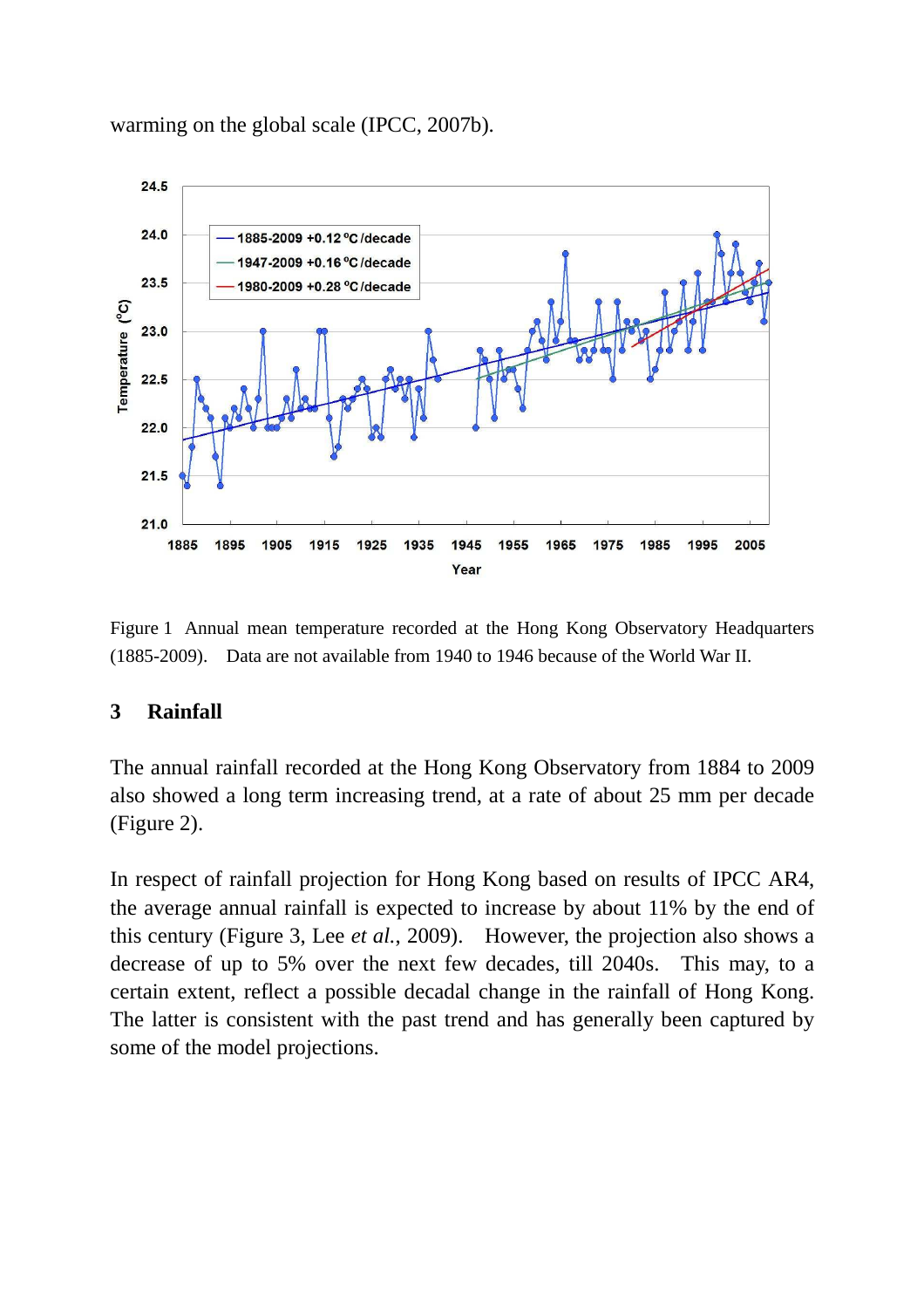

Figure 2 Annual rainfall recorded at the Hong Kong Observatory Headquarters (1884-2009). Data are not available from 1940 to 1946 because of the World War II..



Figure 3 Past and projected change in annual rainfall for Hong Kong

This decrease in rainfall over the next few decades is of immediate concern, as it is set against increases in water consumption projected for both Hong Kong and Guangdong in south China. About 70% to 80% of fresh water supply in Hong Kong comes from Guangdong. While Hong Kong's water demand is expected to increase from about 950 million cubic metres (mcm) to 1300 mcm by 2030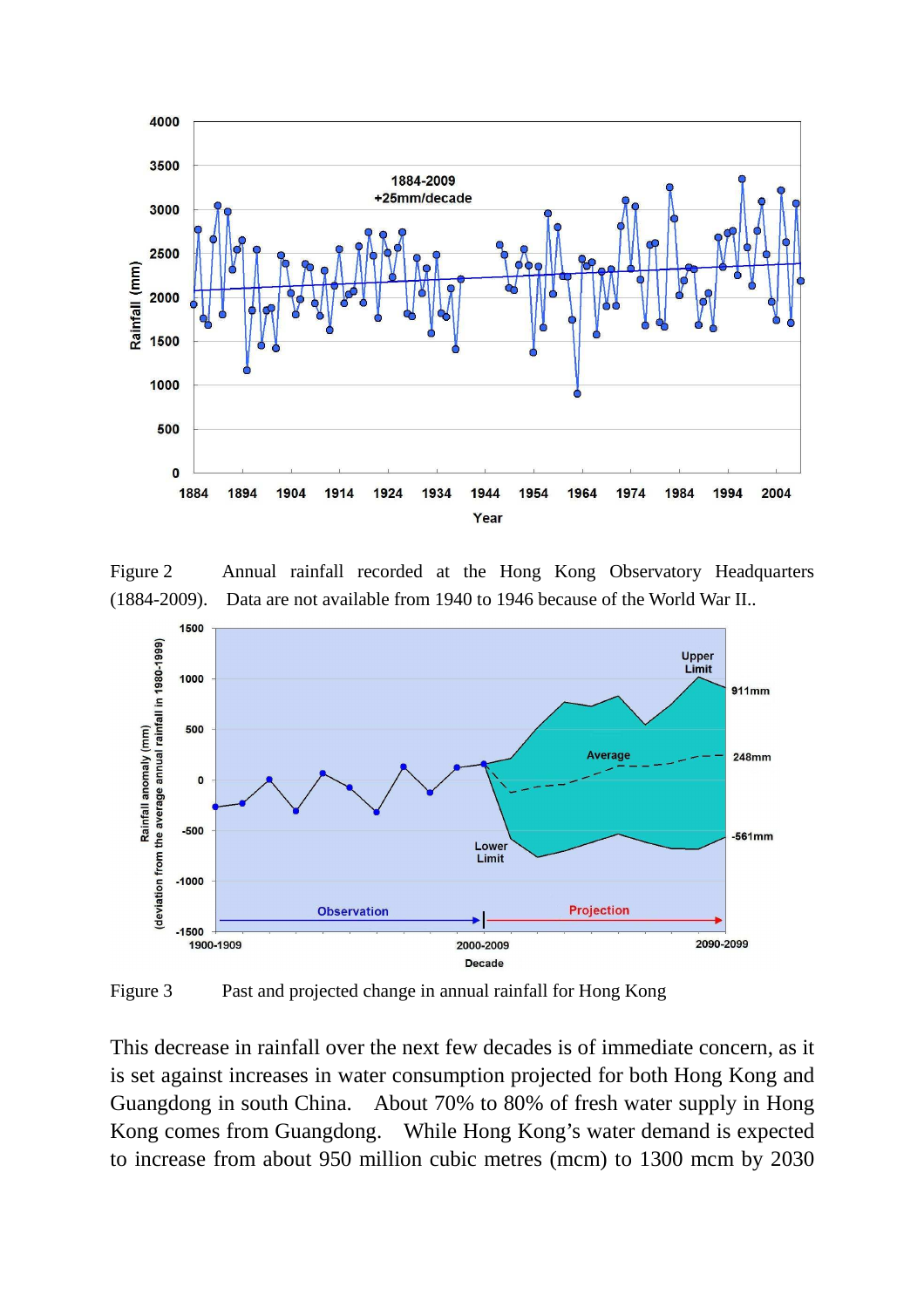(Water Supplies Department, 2007), Guangdong has its own anticipated growth and development which will create an increase in water demand from the present 46 billion cubic metres (bcm) to 52 bcm by 2020 (Water Resources Department of Guangdong Province, 2008; People's Government of Guangdong Province, 2007). So where will the water come from?

Unfortunately, despite the best intentions saving water in the city is not enough. We drink only a couple of litres a day, and the total daily use may be about 200 litres per capita. In comparison, it takes more than 10 000 litres to produce a kilogram bolt of cloth. The food we eat each day requires 2 000 to 5 000 litres to produce. It takes 15 000 litres to produce a kilogram of beef, compared with 2 000 litres for a kilogram of vegetable. The demand for water will grow further as the world gets richer, because affluence means that people are eating more meat.

So what can we do? A simple answer is to find ways to collect more water. After all, we are only extracting for our own use less than 10% of precipitation in the world. There are many ways. Examples include: more reservoirs and dams, but these may have ecological effect; more recycling and de-salination, but all these involve costs. One useful suggestion is to increase the water efficiency in agriculture which currently uses up 75% of the world's water. The amount of water required for growing meat (15 000 litres/kg), and for that matter growing vegetable (2 000 litres/kg), shows considerable room for improvement itself (*The Economist*, 2009). At the individual level we can also do our part to save water. It only involves a simple switch in lifestyle --- make sure we wear our clothes many times before disposal, and more importantly, gradually change our eating habit to less meat and more vegetable. It is healthier too.

## **4 Extreme temperature and rainfall**

Besides the shifting of the mean temperature and total rainfall, climate change could also alter the frequency of extreme temperature and rainfall, resulting in significant socio-economical impacts (Frich *et al.*, 2002, WMO, 2009).

Using statistical analysis, Wong *et al.* (2009) studied the changes of extreme weather events in Hong Kong for the past 120 plus years. The results indicate that the intensity and frequency of occurrence of extreme events have a general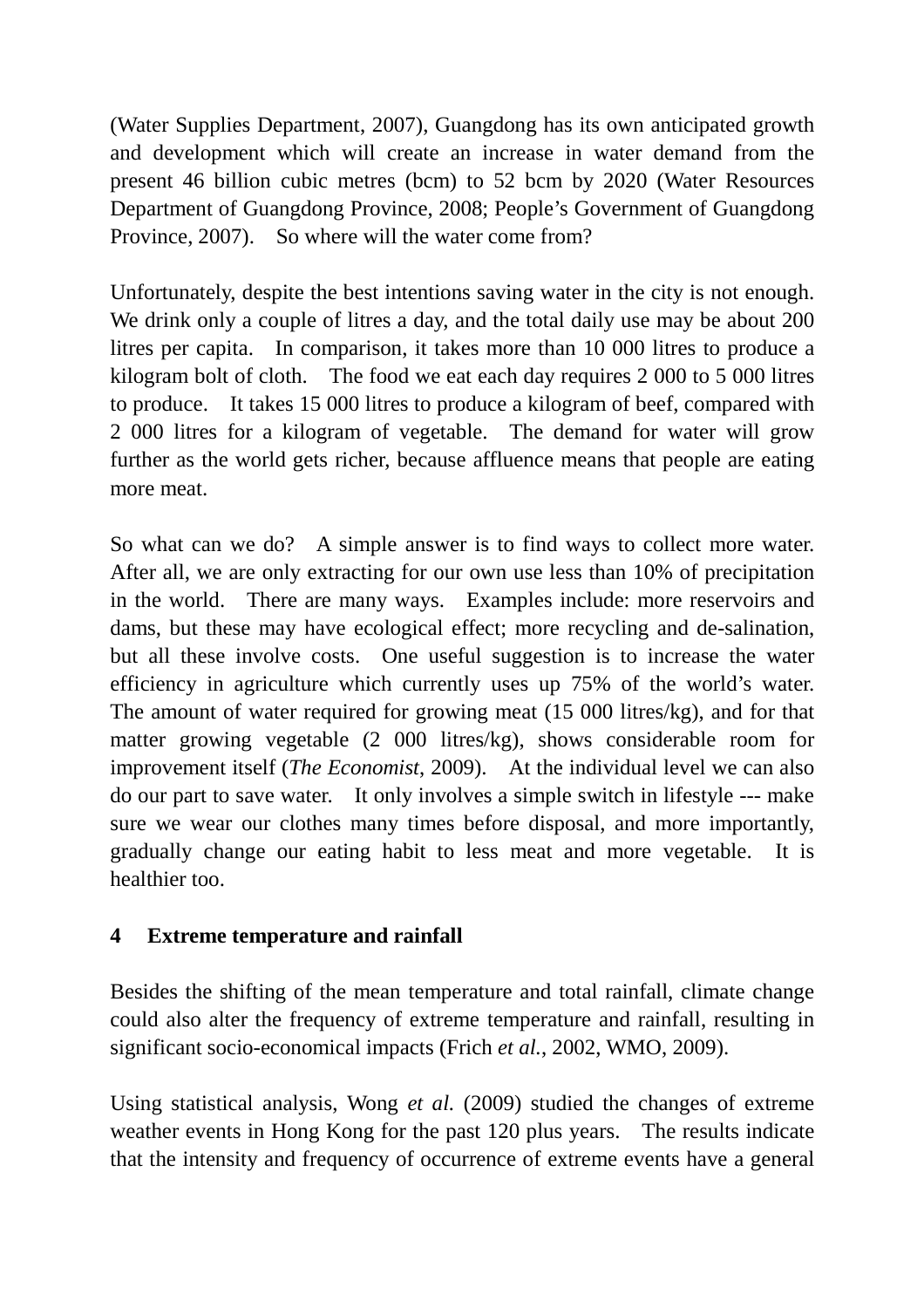rising trend. In 1900, an hourly rainfall of 100 millimetres or above corresponded to a return period of 37 years, but by 2000, this has shortened to 19 years. Thus, in 100 years' time, the occurrence of heavy rain has nearly doubled. In respect of temperature, the return period for a maximum temperature of 35 degrees Celsius has shortened from 34 years in 1900 to 5 years in 2000. On the other hand, the return period for a minimum of 4 degrees Celsius, has increased from 6 years to 150 years. In other words, days with extremely high temperatures have become more frequent while those with extremely low temperatures have become more infrequent.

# **5 Sea level rise**

Observations since the 1960s show that the average temperature of the global ocean has increased to depths of at least 3000 metres, contributing to sea-level rise through thermal expansion of the sea water (IPCC, 2007a; Gouretski and Koltermann, 2007). Other contributions to sea-level rise include the loss of mountain ice (glaciers and snow cover) and land ice (e.g. Greenland), which transferred volumes of land water to the sea.

In Hong Kong, tide gauge records indicate the mean sea-level in the Victoria Harbour has risen about 14 cm (or an average rate of about 2.6 mm per year) during the period 1954 to 2009. The trend is similar to that observed by satellite remote sensing over the South China Sea since the early 1990s as well as on tide gauge records at other coastal stations in the region (Wong *et al.*, 2003).

Projected warming due to emission of greenhouse gases during the 21st century will continue to contribute to sea-level rise because of thermal expansion and loss of mountain and land ices. According to IPCC's AR4, the global sea level is projected to rise by up to 0.59 metre by the end of this century compared with that at the end of the last century (IPCC, 2007a). This is based on the projections provided by numerical climate models which have successfully explained the global sea-level rise observed in 1993-2003.

Over the past few years, both Greenland and the Antarctic were found to be losing ice mass (land ice) at a much faster rate (Guðfinna Aðalgeirsdóttir, 2008; Rignot *et al.*, 2008; Velicogna, 2009). The numerical climate models mentioned earlier on did not include ice flow dynamical processes which are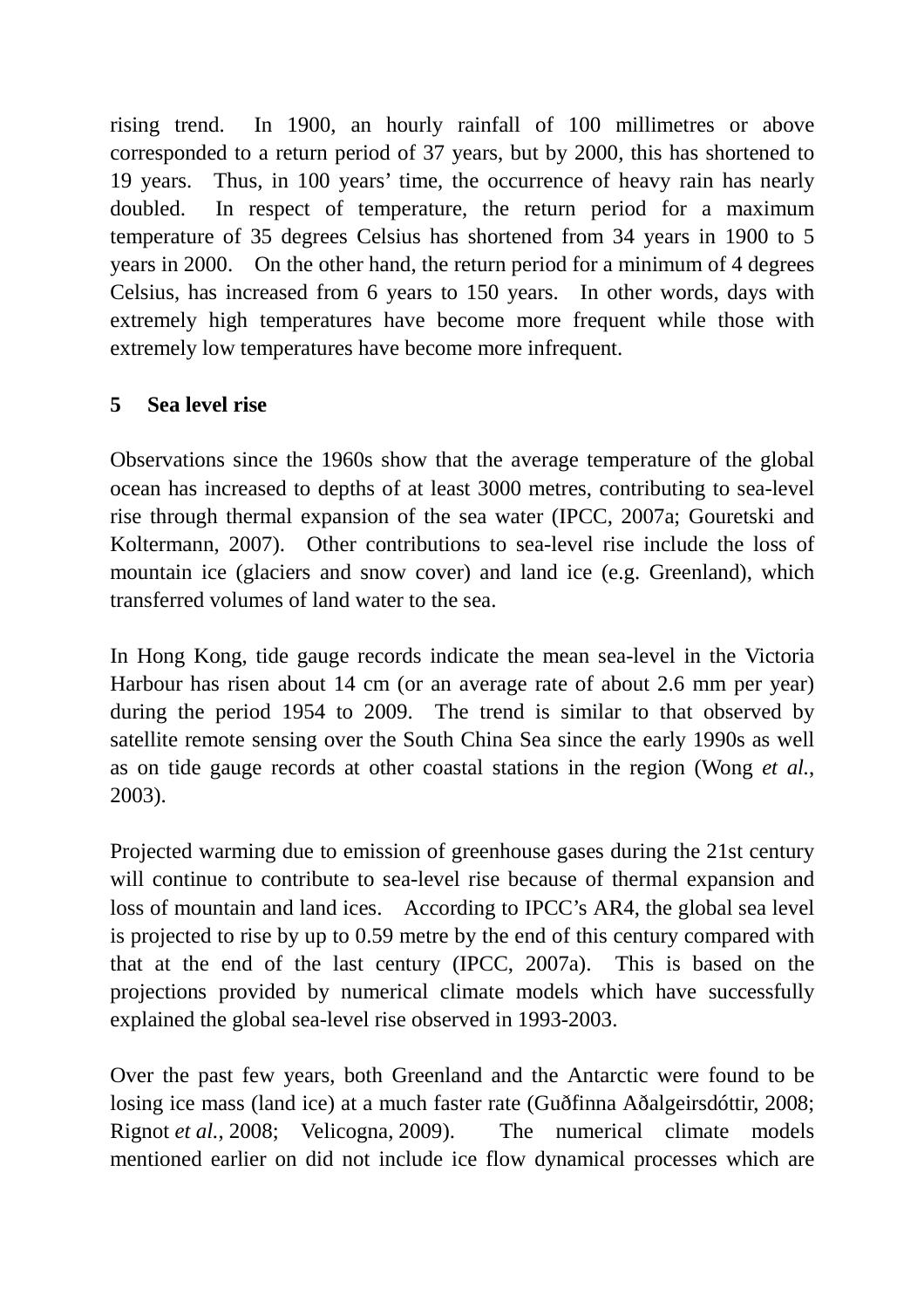responsible for the observed ice mass loss in Greenland and the Antarctic as the mechanism of these processes are not fully understood. IPCC's AR4 estimated that if contributions from such land ice masses were to grow linearly with the global average temperature change, the sea level is estimated to rise by a further 0.1 to 0.2 metre. Further, a recent study suggested that glacier melt alone (excluding the Greenland and Antarctic ice sheets) may raise the sea level 0.1 to 0.25 metre by the end of the 21st century (Meier et al., 2007), which is higher than the prediction in IPCC's AR4.

Other attempts to estimate the future sea-level rise include a recent study that relates the global average sea-level to temperature. By establishing a correlation between these two physical quantities for the past 120 years, the projection gives a maximum sea-level rise of 1.4 metres by the end of the 21st century (Rahmstorf, 2007). Worse still, some other researchers pointed out that lubrication of glaciers by melt water would constitute multiple positive feedbacks for the future and raise the upper bound of sea-level rise to 2 metres (Pfeffer *et al.*, 2008). On the basis of these more recent studies, it now looks likely that the sea-level rise estimates given in IPCC's AR4 may be conservative. In other words, the global sea level may rise by much more than 0.59 metre above that of the last century.

In Hong Kong, a major impact of sea level rise would be a possible increase in frequency and scale of sea flooding from storm surge brought about by tropical cyclones. For tropical cyclones that came close to Hong Kong, the associated storm surges would typically raise the sea level by 0.5 to 1.0 metre. This is high enough to cause sea flooding if the storm surge occurs near the astronomical high tide. Well-known cases of serious sea flooding due to storm surges in the past 50 years include Typhoon Wanda in 1962 and Typhoon Ellen in 1983. The most recent cases of inundation due to storm surges were caused by Typhoon Hagupit and Typhoon Koppu in 2008 and 2009 respectively.

Take thermal expansion of sea water as an example, which is a major contributor to sea-level rise in the past. IPCC AR4 projection in respect of thermal expansion alone is 0.41 metre by the end of this century. What does this mean for Hong Kong? Here are some figures on the return period of storm surges after a rise of  $0.41$  metre in the sea level :-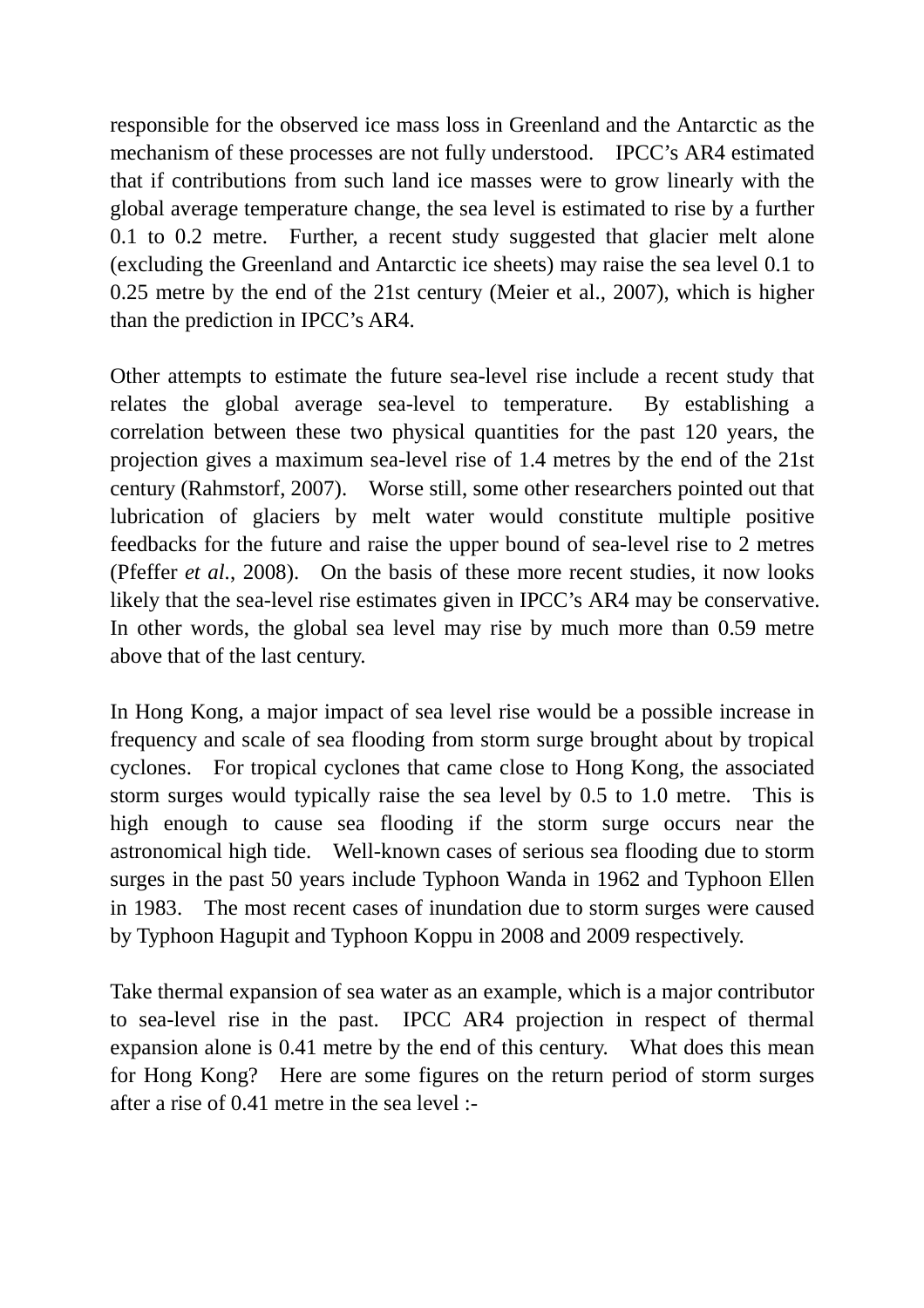Table 1 : Magnitude of extreme sea levels at Victoria Harbour based on past data and a projected rise of 0.41 m (due to thermal expansion of seawater alone)

| Extreme sea-level at Victoria Harbour |                                               |                                                                  |  |  |
|---------------------------------------|-----------------------------------------------|------------------------------------------------------------------|--|--|
| Return period<br>(year)               | Extreme sea-level (mCD)<br>based on past data | Extreme sea-level (mCD) after<br>a mean sea-level rise of 0.41 m |  |  |
| $\overline{2}$                        | 2.9                                           | 3.3                                                              |  |  |
| 5                                     | 3.1                                           | 3.5                                                              |  |  |
| 10                                    | 3.3                                           | 3.7                                                              |  |  |
| 20                                    | 3.4                                           | 3.8                                                              |  |  |
| 50                                    | 3.5                                           | 4.0                                                              |  |  |

Note: mCD = metres above Chart Datum.

Chart Datum is 0.146 metre below Principal Datum.

Thus, a rise of 0.4 m in the sea level in Hong Kong would turn a 50-year storm surge (about 3.5 metres above chart datum (mCD)) into a 5-year event.

With anticipated further rise in the mean sea-level during this century, sea flooding events in Hong Kong would become more frequent. A repeat of Typhoon Wanda would be unimaginable, because a raised mean sea level increases the chance and severity of coastal sea flooding. The magnitude of extreme sea levels in the Victoria Harbour based on past data, a projected rise in sea level of 0.59 metre (IPCC AR4 projection) and of 1.4 metres (projection by Rahmstorf (2007)) have been computed for different return periods. The results are presented in Table 2. They indicate that a rise of 0.59 m in the sea level in Hong Kong would turn a 50-year storm surge (about 3.5 metres above chart datum (mCD)) into a biennial event. With a projected sea-level rise of 1.4 metres, even a spring tide occurring in ordinary times (about 2.5 metres above CD, occurring about twice a month) would be enough to result in the record high brought by Typhoon Wanda in 1962 (about 3.96 mCD).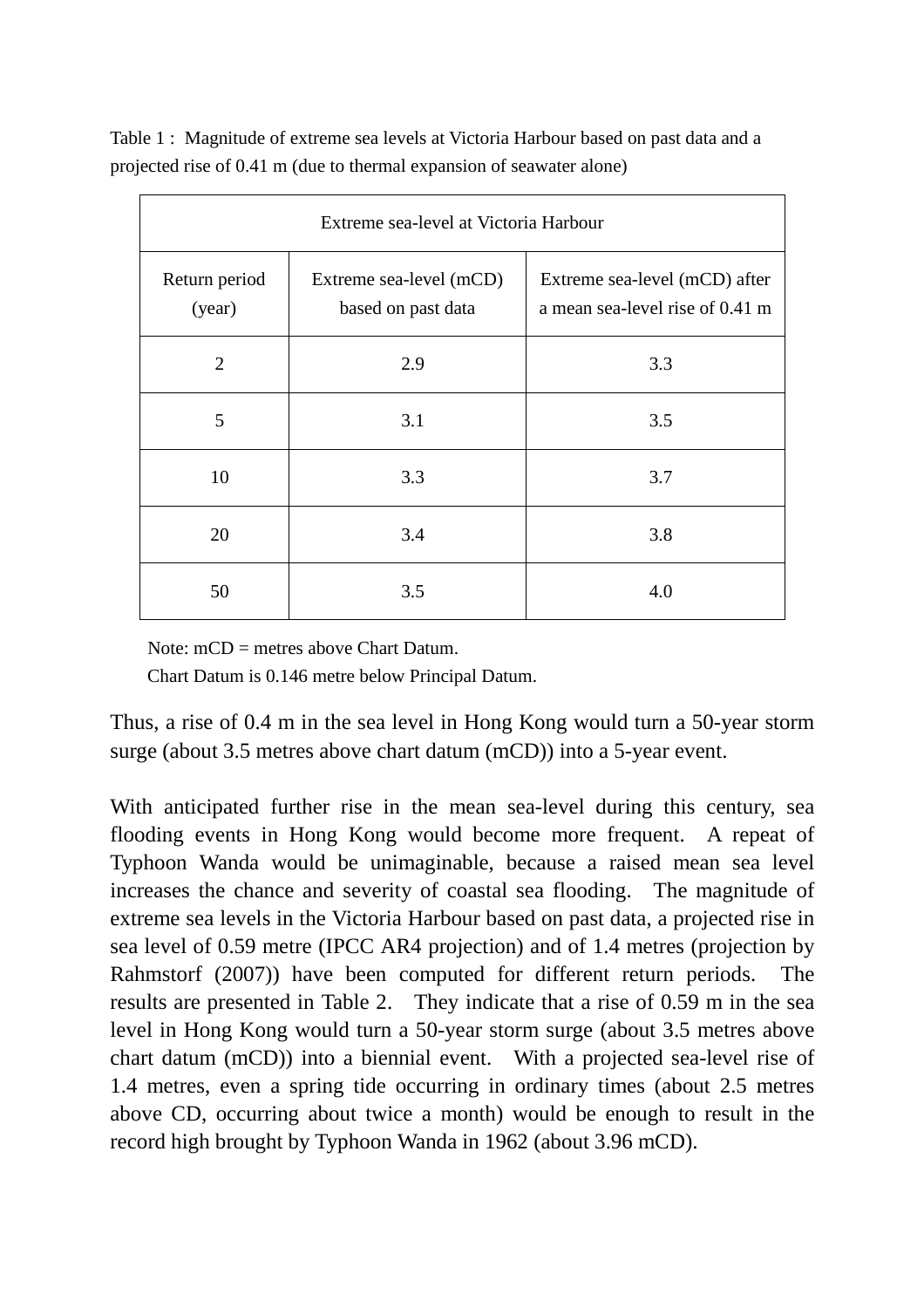Table 2: Magnitude of extreme sea levels at Victoria Harbour based on past data, a projected rise of 0.59 m and of 1.4 m.(Lee *et al.*, 2010)

| Extreme sea-levels at Victoria Harbour |                                                  |                                                                        |                                                                       |  |
|----------------------------------------|--------------------------------------------------|------------------------------------------------------------------------|-----------------------------------------------------------------------|--|
| Return<br>period<br>(year)             | Extreme sea-level<br>(mCD) based on<br>past data | Extreme sea-level<br>(mCD) after a mean of<br>sea-level rise of 0.59 m | Extreme sea-level<br>(mCD) after a mean of<br>sea-level rise of 1.4 m |  |
| 2                                      | 2.9                                              | 3.5                                                                    | 4.3                                                                   |  |
| 5                                      | 3.1                                              | 3.7                                                                    | 4.5                                                                   |  |
| 10                                     | 3.3                                              | 3.8                                                                    | 4.7                                                                   |  |
| 20                                     | 3.4                                              | 4.0                                                                    | 4.8                                                                   |  |
| 50                                     | 3.5                                              | 4.1                                                                    | 4.9                                                                   |  |

Note: mCD = metres above Chart Datum.

Chart Datum is 0.146 metre below Principal Datum.

## **6 Summary**

Against the background of global warming and urbanization, Hong Kong has experienced raised temperatures and enhanced rainfall over the past 125 years. There was also an observed rise of the mean sea level in the past half century. Studies of the past records of extreme temperature and rainfall in Hong Kong revealed that cold episodes have become rarer while very hot days and heavy rain events are becoming more frequent. Looking into the future, Hong Kong can expect even warmer weather, more variable rainfall, and a sea level that keeps rising. Further rise in the sea level will exacerbate storm surges during the passage of typhoons, with disastrous results. Adaption and mitigation measures are necessary.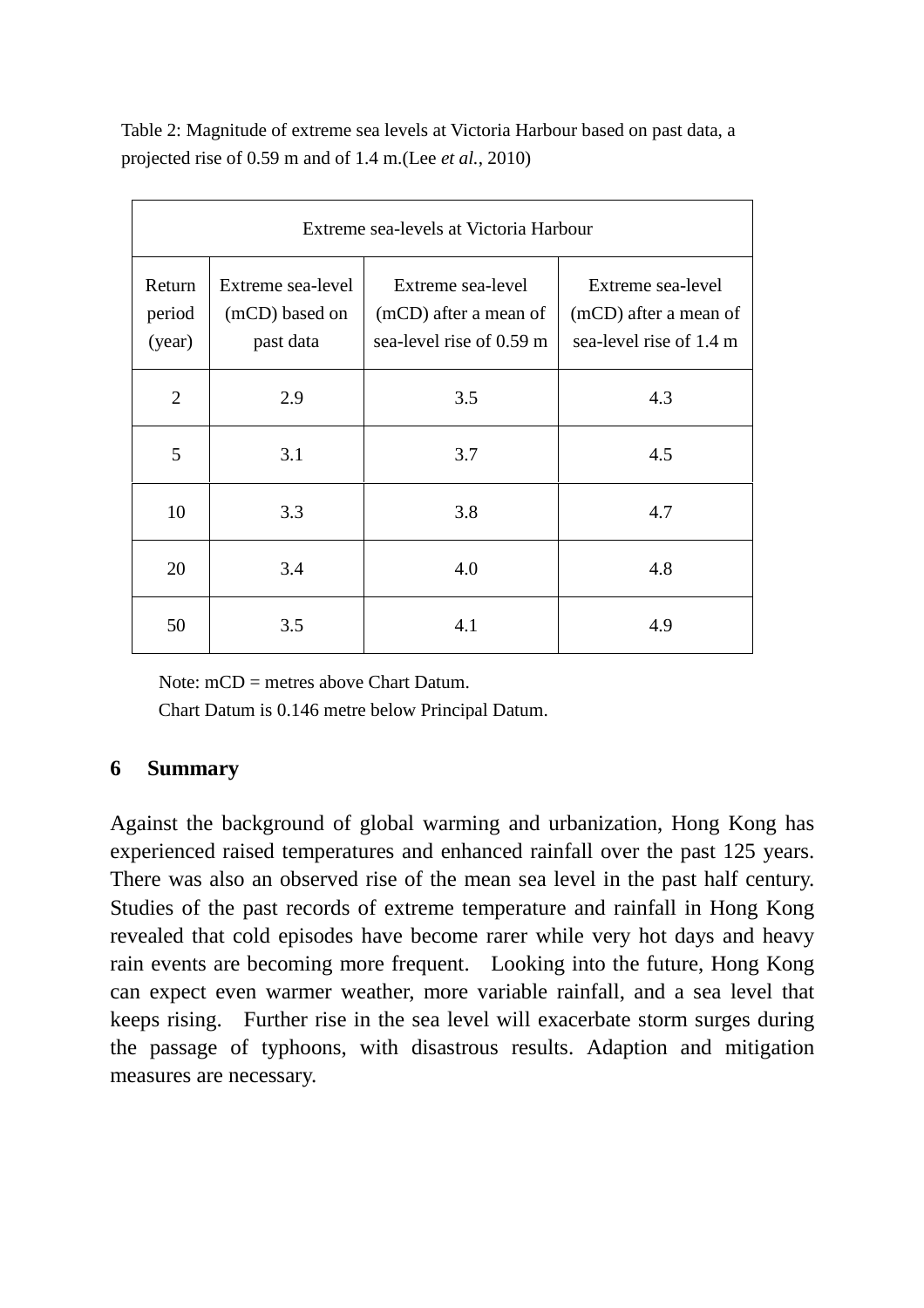## **References**

Chan Paul K.S., H.Y. Mok, T.C. Lee, Ida M.T. Chu, W.Y. Lam and Joseph J.Y. Sung, 2009. Seasonal influenza activity in Hong Kong and its association with meteorological variations, Journal of Medical Virology, 1797-1806, 81(10).

Frich, P., L.V. Alexander, P. Della-Marta, B. Gleason, M. Haylock, A.M.G. Klein Tank, and T. Peterson, 2002: Observed Coherent Changes in Climate Extremes during the Second Half of the Twentieth Century. Climate Res., **19**, 193-212.

Gouretski, V. and K.P. Koltermann, 2007. How much is the ocean really warming ? Geophysical Research Letters, Vol 34, L01610.

Guðfinna Aðalgeirsdóttir, 2008. Climate Change: Facts-Scenarios: What can we learn from the ice sheets? Danish Climate Centre Report 08-06, Danish Meteorological Institute.

IPCC, 2007a. Climate Change 2007: The Physical Science Basis. Contribution of the Working Group I to the Fourth Assessment Report of the Intergovernmental Panel on Climate Change [Solomon, S., D. Qin, M. Manning, Z. Chen, M. Marquis, K.B. Averyt, M. Tignor and H.L. Miller (eds.)]. Cambridge University Press, Cambridge, United Kingdom and New York, NY, USA.

IPCC, 2007b. Summary for Policymakers. In: Climate Change 2007: Impacts, Adaptation and Vulnerability. Contribution of Working Group II to the Fourth Assessment Report of the Intergovernmental Panel on Climate Change, M.L. Parry, O.F. Canziani, J.P. Palutikof, P.J. van der Linden and C.E. Hanson, Eds., Cambridge University Press, Cambridge, UK, 7-22.

Lee, B.Y., W.T. Wong, and W.C. Woo (2010), Sea-level rise and storm surge – Impacts of climate change on Hong Kong, The HKIE Civil Division Conference 2010 - Infrastructure Solutions for Tomorrow, 12-14 April 2010.

Lee, T.C., W.M. Leung and K.W. Chan, 2006. Climatological Normal for Hong Kong 1971-2000. Hong Kong Observatory Technical Note (Local), No.**83**.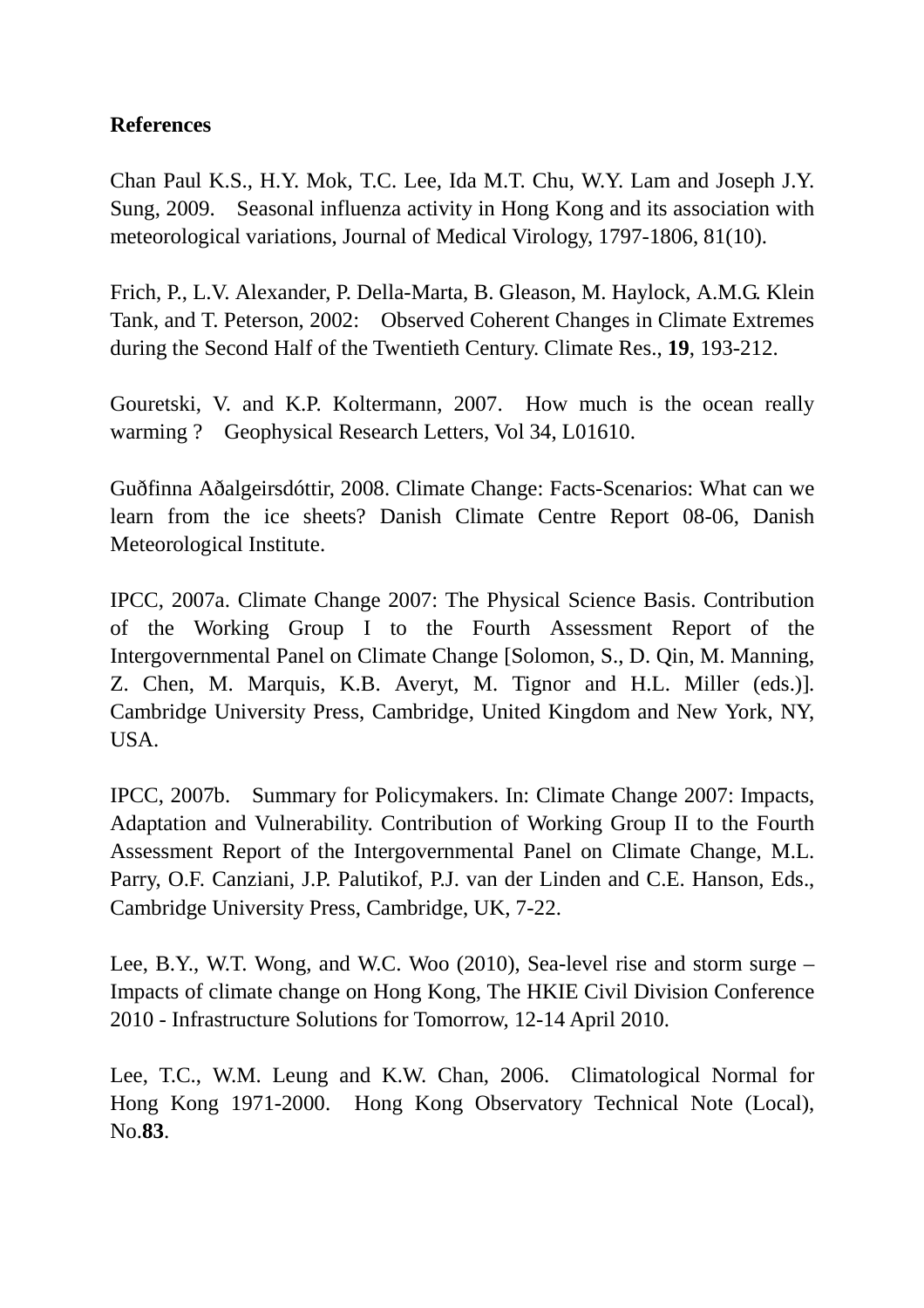Lee, T.C., W.H. Leung and E.W.L. Ginn, 2009. Rainfall Projections for Hong Kong based on the IPCC Fourth Assessment Report. Hong Kong Meteorological Society Bulletin, **18**.

Leung, Y.K., K.H. Yeung, E.W.L. Ginn and W.M. Leung, 2004. Climate Change in Hong Kong. Hong Kong Observatory Technical Note **107**.

Leung Y.K., M.C. Wu, K.K. Yeung and W.M. Leung, 2007. Temperature Projections in Hong Kong based on IPCC Fourth Assessment Report. Hong Kong Meteorological Society Bulletin., **17**, 13-22 pp.

Leung Y.K., K.M. Yip and K.H. Yeung, 2008. Relationship between thermal index and mortality in Hong Kong, Meteorological Applications, 399-409, 15(3).

Meier, M.F., M.B. Dynrgerov, U.K. Rick, S. O'Neel, W.T. Pfeffer, R.S. Anderson, S.P. Anderson and A.F. Glazovsky, 2007. Glaciers Dominate Eustatic Sea-Level Rise in the 21st Century. Science 317, 1064-1067.

People's Government of Guangdong Province (廣東省人民政府), 2007. 廣東省水 資源綜合利用"十一五"規劃. http://www.gd.gov.cn/govpub/jhgh/zdzx/200711/t20071126\_35107.htm

Pfeffer, W.T., J.T. Harper and S.O. Neel, 2008. Kinematic Constraints on Glacier Contributions to 21st-Century Sea-Level Rise. Science 321, 1340 – 1343.

Rahmstorf, S., 2007. A Semi-Empirical Approach to Projecting Future Sea-Level Rise. Science 315, 368–70.

Rignot, E., J. Bamber, M. van den Broeke, C. Davis, Y. Li, W. van de Berg, E. van Meijgaard, 2008. Recent mass loss of the Antarctic Ice Sheet from dynamic thinning. Nature Geoscience 1, 106-110.

*The Economist*, 2009. 11 April 2009 issue.